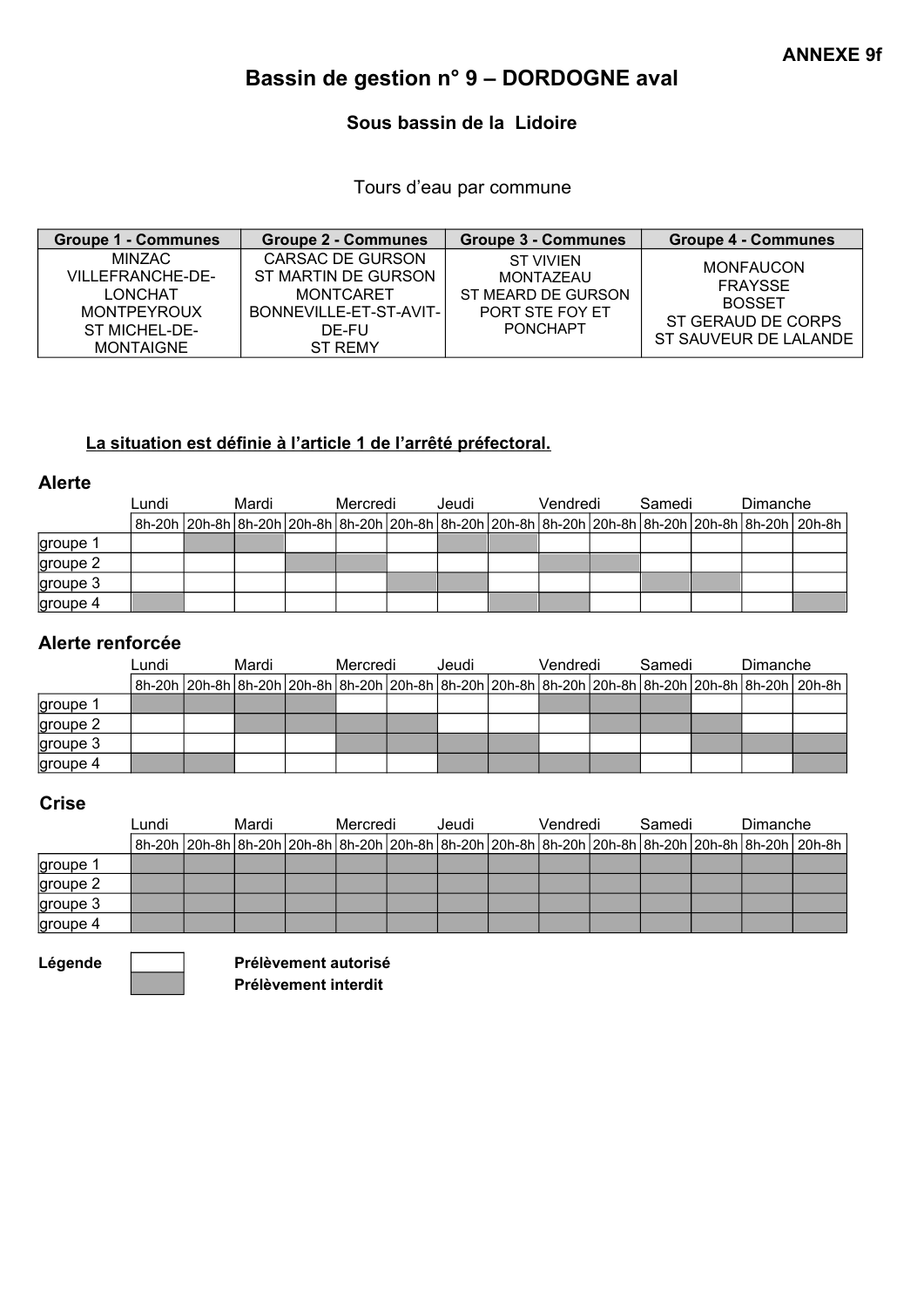# Bassin de gestion n° 9 – DORDOGNE aval

# Sous bassin de l'Estrop

Tours d'eau par commune

| <b>Groupe 1 - Communes</b> | <b>Groupe 2 - Communes</b> | <b>Groupe 3 - Communes</b> | <b>Groupe 4 - Communes</b> |
|----------------------------|----------------------------|----------------------------|----------------------------|
| VELINES                    | MONTCARET                  | ST MEARD DE GURSON         | <b>FOUGUEYROLLES</b>       |
| ST ANTOINE DE BREUILH I    | BONNEVILLE-ET-ST-AVIT-     | PORT STE FOY ET            | ST VIVIEN                  |
| <b>NASTRINGUES</b>         | DE-FU                      | <b>PONCHAPT</b>            | <b>MONTAZEAU</b>           |

## La situation est définie à l'article 1 de l'arrêté préfectoral.

#### Alerte

|          | Lundi | Mardi |  | Mercredi | Jeudi | Vendredi | Samedi | Dimanche |  |                                                                                                                                               |
|----------|-------|-------|--|----------|-------|----------|--------|----------|--|-----------------------------------------------------------------------------------------------------------------------------------------------|
|          |       |       |  |          |       |          |        |          |  | 8h-20h   20h-8h   8h-20h   20h-8h   8h-20h   20h-8h   8h-20h   20h-8h   8h-20h   20h-8h   8h-20h   20h-8h   8h-20h   20h-8h   8h-20h   20h-8h |
| groupe 1 |       |       |  |          |       |          |        |          |  |                                                                                                                                               |
| groupe 2 |       |       |  |          |       |          |        |          |  |                                                                                                                                               |
| groupe 3 |       |       |  |          |       |          |        |          |  |                                                                                                                                               |
| groupe 4 |       |       |  |          |       |          |        |          |  |                                                                                                                                               |

## Alerte renforcée

|          | Lundi | Mardi |  | Mercredi | Jeudi | Vendredi | Samedi | Dimanche |                                                                                                                                               |
|----------|-------|-------|--|----------|-------|----------|--------|----------|-----------------------------------------------------------------------------------------------------------------------------------------------|
|          |       |       |  |          |       |          |        |          | 8h-20h   20h-8h   8h-20h   20h-8h   8h-20h   20h-8h   8h-20h   20h-8h   8h-20h   20h-8h   8h-20h   20h-8h   8h-20h   20h-8h   8h-20h   20h-8h |
| groupe 1 |       |       |  |          |       |          |        |          |                                                                                                                                               |
| groupe 2 |       |       |  |          |       |          |        |          |                                                                                                                                               |
| groupe 3 |       |       |  |          |       |          |        |          |                                                                                                                                               |
| groupe 4 |       |       |  |          |       |          |        |          |                                                                                                                                               |

#### **Crise**

|          | Mardi<br>Lundi |  | Mercredi | Jeudi | Vendredi | Samedi | Dimanche |  |                                                                                                                                                                 |
|----------|----------------|--|----------|-------|----------|--------|----------|--|-----------------------------------------------------------------------------------------------------------------------------------------------------------------|
|          |                |  |          |       |          |        |          |  | 8h-20h   20h-8h   8h-20h   20h-8h   8h-20h   20h-8h   8h-20h   20h-8h   8h-20h   20h-8h   8h-20h   20h-8h   8h-20h   20h-8h   8h-20h   20h-8h   8h-20h   20h-8h |
| groupe 1 |                |  |          |       |          |        |          |  |                                                                                                                                                                 |
| groupe 2 |                |  |          |       |          |        |          |  |                                                                                                                                                                 |
| groupe 3 |                |  |          |       |          |        |          |  |                                                                                                                                                                 |
| groupe 4 |                |  |          |       |          |        |          |  |                                                                                                                                                                 |

Légende **Thumann** Prélèvement autorisé Prélèvement interdit